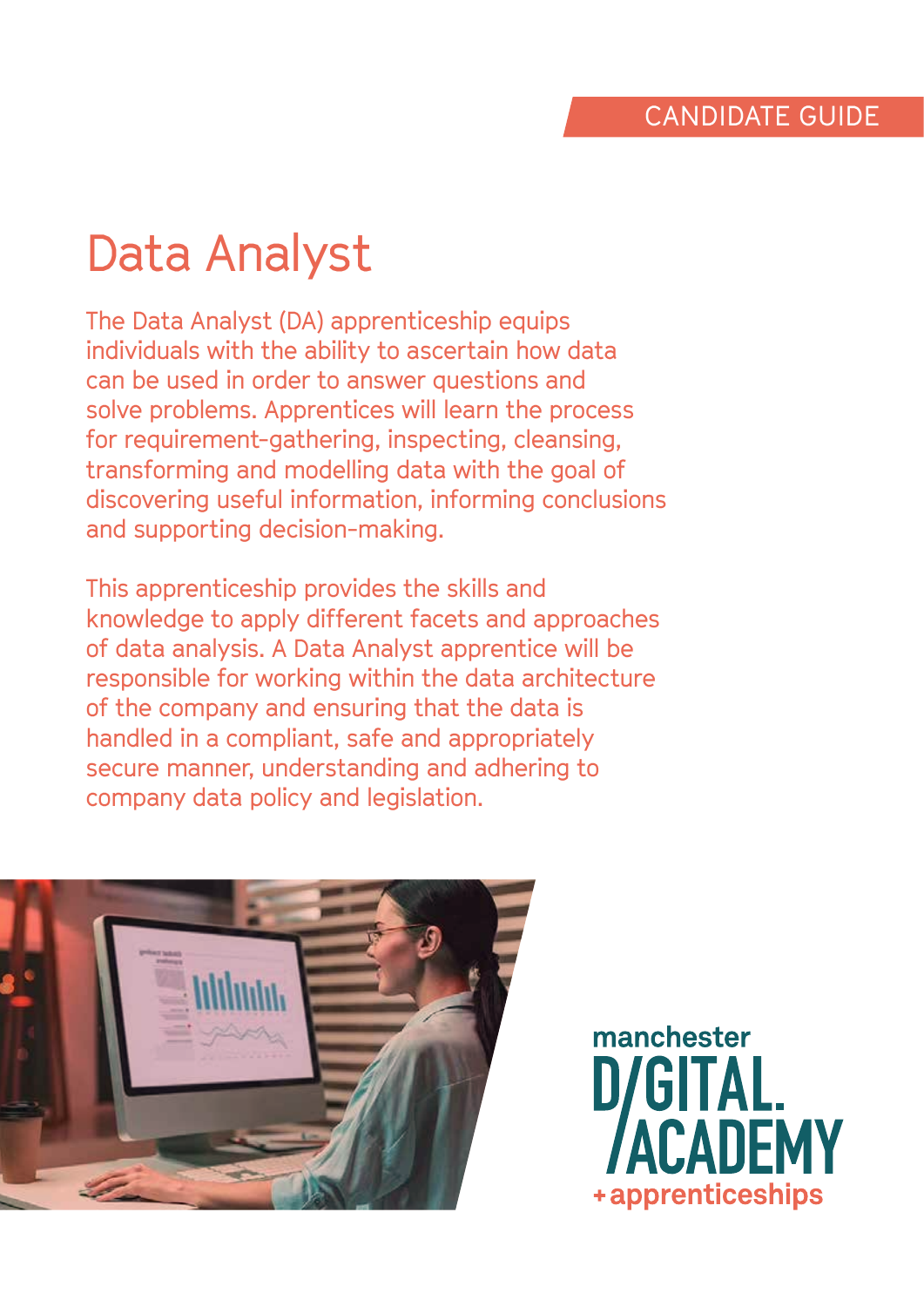# Occupational Duties

Technical training is structured and mapped to employer needs. Your learning outcomes follow the practical application of this job role in the workplace. We measure your progress against a series of occupational duties. Under each of these duties, you will develop the relevant knowledge, skills and behaviours through your technical training and mentoring. At the end of the programme, you will be able to demonstrate these for your End Point Assessment (EPA).

| <b>The Co</b>                                                                                                                                     |  |
|---------------------------------------------------------------------------------------------------------------------------------------------------|--|
| <b>Contract Contract Contract Contract Contract Contract Contract Contract Contract Contract Contract Contract Co</b><br><b>Contract Contract</b> |  |
| <b>Contract</b><br><b>Contract Contract</b>                                                                                                       |  |
| <b>Contract</b><br><b>Contract Contract</b>                                                                                                       |  |
| <b>Contract Contract</b>                                                                                                                          |  |

#### **Duty 1**

**Identify data sources to meet the organisation's requirement, using evidence-based decision making to establish a rationale for inclusion and exclusion of various data sets and models.**

#### **Duty 2**

**Liaise with the client and colleagues from other areas of the organisation to establish reporting needs and deliver insightful and accurate information.**

#### **Duty 3**

**Collect, compile and, if needed, cleanse data, such as sales figures, Digital Twins etc. solving any problems that arise, to or from a range of internal and external systems.**

#### **Duty 4**

**Produce performance dashboards and reports in the Visualisation and Model Building Phase.**

#### **Duty 5**

**Support the organisation by maintaining and developing reports for analysis to aid with decisions, and adhering to organisational policy/legislation.**

#### **Duty 6**

**Produce a range of standard and non standard statistical and data analysis reports in the Model Building phase.**

#### **Duty 7**

**Identify, analyse, and interpret trends or patterns in data sets.**

#### **Duty 8**

**Draw conclusions and recommend an appropriate response, offer guidance or interpretation to aid understanding of the data.**

#### **Duty 9**

**Summarise and present the results of data analysis to a range of stakeholders, making recommendations.**

#### **Duty 10**

**Provide regular reports and analysis to different management or leadership teams, ensuring data is used and represented ethically in line with relevant legislation (e.g. GDPR which incorporates Privacy by Design).**

#### **Duty 11**

**Ensure data is appropriately stored and archived, in line with relevant legislation e.g. GDPR.**

#### **Duty 12**

 **Practice continuous self learning to keep up to date with technological developments to enhance relevant skills and take responsibility for own professional development.**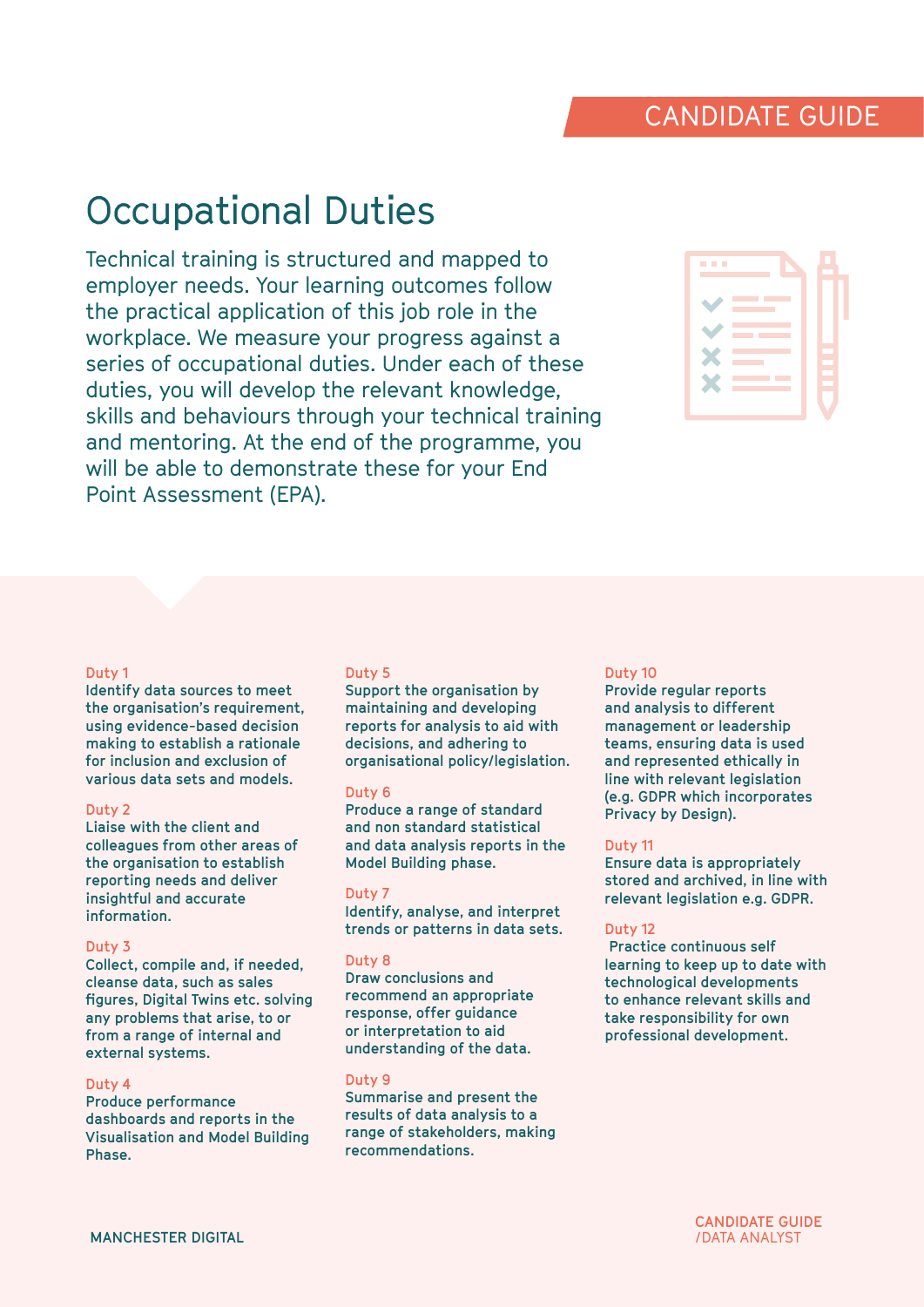## Programme summary